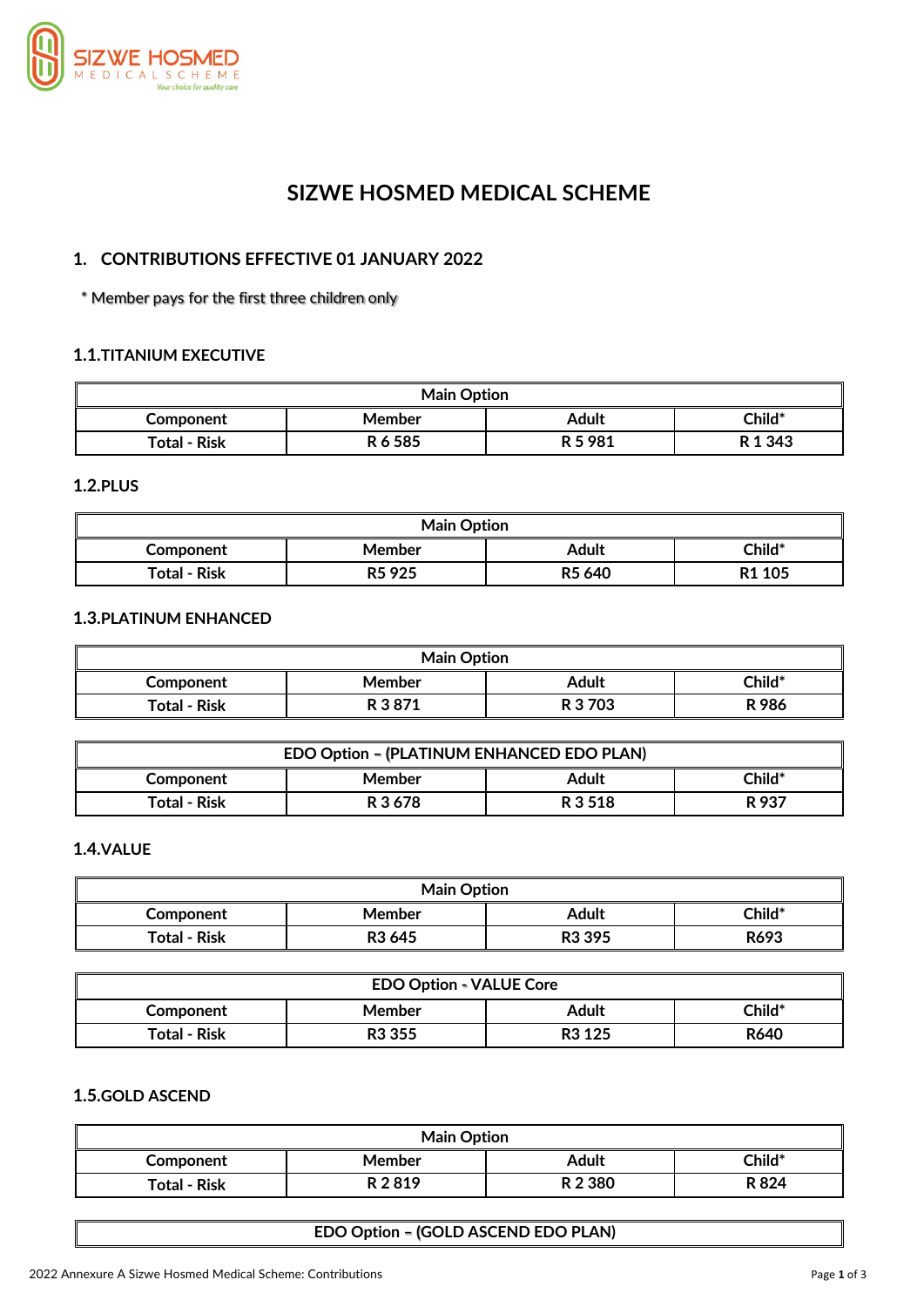

| omnonent             | ember | Adult | Child*    |
|----------------------|-------|-------|-----------|
|                      |       |       |           |
| <b>Risk</b><br>`otal | , , , | 0.014 | 702<br>u. |

## **1.6.ACCESS SAVER**

| 25% MSA Allocation - (ACCESS SAVER-25) |                    |                    |                  |
|----------------------------------------|--------------------|--------------------|------------------|
| Component                              | Member             | <b>Adult</b>       | Child*           |
| <b>Risk</b>                            | R <sub>1916</sub>  | R <sub>1</sub> 650 | R382             |
| <b>Savings</b>                         | R639               | <b>R550</b>        | R <sub>128</sub> |
| Total                                  | R <sub>2</sub> 555 | R <sub>2</sub> 200 | <b>R510</b>      |

| 15% MSA Allocation - (ACCESS SAVER-15) |                    |                    |             |
|----------------------------------------|--------------------|--------------------|-------------|
| Component                              | <b>Member</b>      | <b>Adult</b>       | Child*      |
| <b>Risk</b>                            | R <sub>1</sub> 916 | R <sub>1</sub> 650 | R382        |
| <b>Savings</b>                         | <b>R338</b>        | R <sub>291</sub>   | <b>R68</b>  |
| Total                                  | R <sub>2</sub> 254 | R <sub>1</sub> 941 | <b>R450</b> |

## **1.7.SILVER HOSPITAL PLAN**

| <b>Main Option</b>  |                    |                    |        |
|---------------------|--------------------|--------------------|--------|
| Component           | Member             | Adult              | Child* |
| <b>Total - Risk</b> | R <sub>1</sub> 916 | R <sub>1</sub> 650 | R382   |

## **1.8.ESSENTIAL-COPPER**

| Monthly income: R0 -R8 500                                                     |  |  |  |  |  |
|--------------------------------------------------------------------------------|--|--|--|--|--|
| Child*<br><b>Adult</b><br>Member<br>Component                                  |  |  |  |  |  |
| <b>Total - Risk</b><br>R <sub>1</sub> 480<br>R <sub>1</sub> 480<br><b>R510</b> |  |  |  |  |  |

| <b>Monthly income: R8 501 -R13 000</b> |                    |                    |        |  |
|----------------------------------------|--------------------|--------------------|--------|--|
| Component                              | Member             | Adult              | Child* |  |
| Total - Risk                           | R <sub>1</sub> 773 | R <sub>1</sub> 773 | R655   |  |

| Monthly income: R13 001+ |                    |                    |             |  |
|--------------------------|--------------------|--------------------|-------------|--|
| <b>Component</b>         | Member             | Adult              | Child*      |  |
| <b>Total - Risk</b>      | R <sub>2</sub> 250 | R <sub>2</sub> 250 | <b>R670</b> |  |